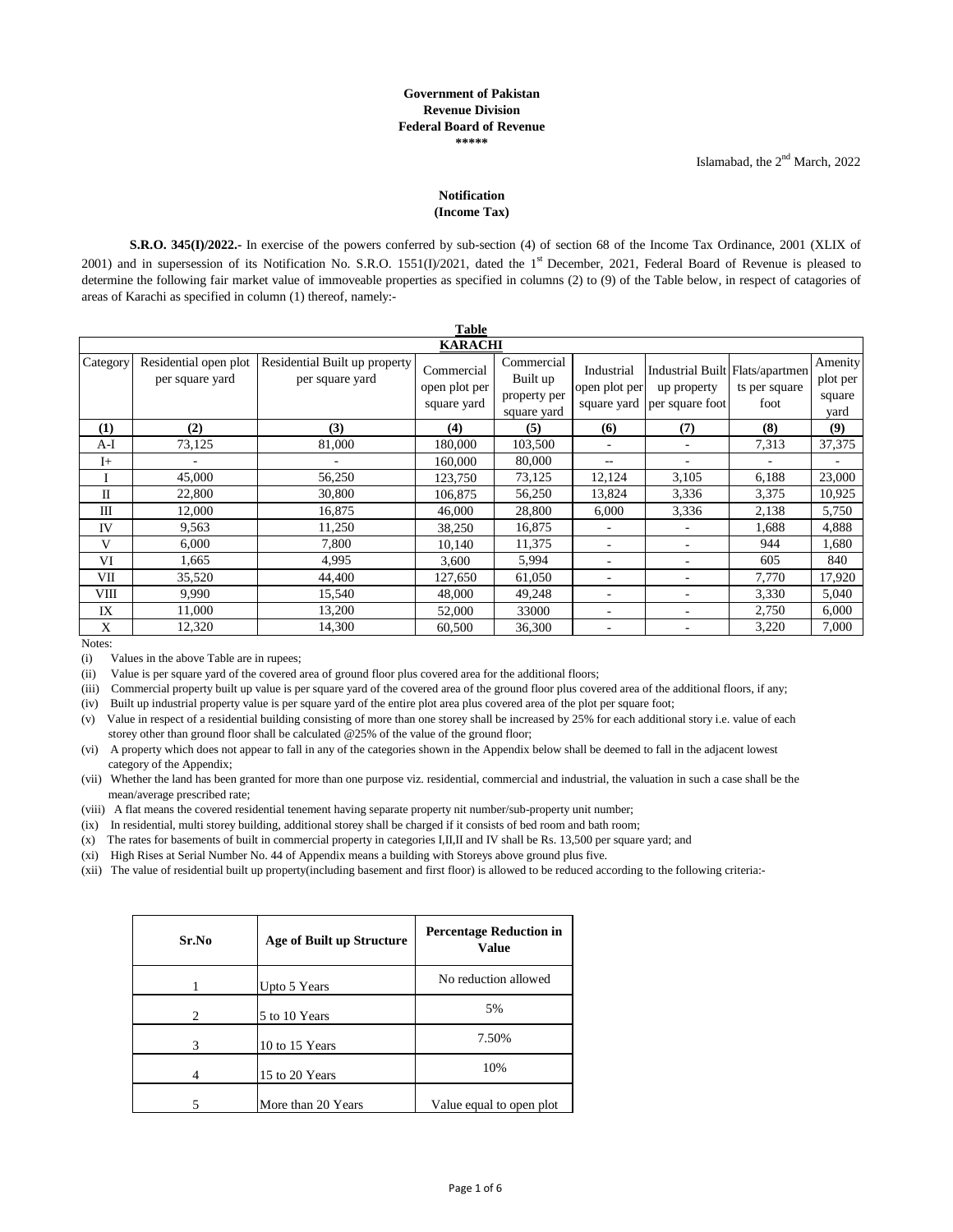(xiii) The value of built up property (Flats and Apartments) is allowed to be reduced according to the following criteria:-

| Sr.No | Age of Built up Structure | <b>Percentage Reduction in</b><br>Value |
|-------|---------------------------|-----------------------------------------|
|       | Upto 5 Years              | No reduction allowed                    |
|       | 5 to 10 Years             | 10%                                     |
|       | 10 to 20 Years            | 20%                                     |
|       | 20 to 30 Years            | 30%                                     |
|       | More than 30 Years        | 50%                                     |

(xiv) The value of commercial built up property is allowed to be reduced according to the following criteria:-

| Sr.No | Age of Built up Structure | <b>Percentage Reduction in</b><br>Value |
|-------|---------------------------|-----------------------------------------|
|       | Upto 10 Years             | No reduction allowed                    |
|       | $10-15$ Years             | 5%                                      |
|       | 15 to 20 Years            | 8%                                      |
|       | More than 20 Years        | 10%                                     |

(xv) The value of Commercial Plots of Defence Housing Authority facing Khayaban is increased by 10%;

(xvi) The value of commercial built up excluding ground floor is reduced by 25%;

(xvii) The value of Residential Plots (Defence Housing Authority) of following categories may be decreased by 25%:-

|                                                                                                                              | Nala facing plot                                         |  |  |  |
|------------------------------------------------------------------------------------------------------------------------------|----------------------------------------------------------|--|--|--|
|                                                                                                                              | Commercial facing plot                                   |  |  |  |
|                                                                                                                              | School facing, mosque facing plot/Graveyard facing plot. |  |  |  |
|                                                                                                                              | Rear plot (Back Side plot)/Triangle plot                 |  |  |  |
| *Deer plot is the one lying behind the front portion only connected with separate persons corridor and not visible from road |                                                          |  |  |  |

\*Rear plot is the one lying behind the front portion only connected with separate narrow corridor and not visible from road.

(xviii) Area-wise categories are in the following Appendix:-

## **APPENDIX**

**AREA-WISE CATEGORY FOR VALUATION IN KARACHI**

| S.No.          | Area                                                                                                               | <b>Residential</b><br>Category | Commercial<br>Category | <b>Industrial</b><br>Category | <b>Flats Category</b> |
|----------------|--------------------------------------------------------------------------------------------------------------------|--------------------------------|------------------------|-------------------------------|-----------------------|
| 1              | Abdullah Haroon Road                                                                                               | 1                              | A-I                    | Ι                             | $\mathbf I$           |
| $\overline{c}$ | Air force Officers Cooperative Housing Society at Scheme-33                                                        | I                              | I                      | $\Pi$                         | T                     |
| 3              | <b>Akhtar Colony</b>                                                                                               | $\mathbf{I}$                   | III                    | $\mathbf{I}$                  | Ш                     |
| 4              | Al-Falah Cooperative Housing Society                                                                               | Ш                              | 11                     | П                             | Ш                     |
| 5              | Al-Hilal Cooperative Housing Society                                                                               | $\mathbf{1}$                   | 1                      | $\mathbf I$                   | $\mathbf I$           |
| 6              | Ali Basti                                                                                                          | V                              | V                      | $\mathbf{I}$                  | V                     |
| $\tau$         | Aminabad                                                                                                           | $\mathbf{m}$                   | Ш                      | $\mathbf{I}$                  | Ш                     |
| 8              | Area Facing Drig Colony(PIA green Col)                                                                             | <b>IV</b>                      | IV                     | $\Pi$                         | IV                    |
| 9              | ArtilaryMaidan Quarters                                                                                            | 1                              | 1                      | I                             | 1                     |
| 10             | <b>Ashraf Nagar</b>                                                                                                | <b>IV</b>                      | <b>IV</b>              | $\Pi$                         | IV                    |
| 11             | Askari I,II,III,IV,V                                                                                               | $A-I$                          | $A-I$                  |                               |                       |
| 12             | <b>AzamBasti</b>                                                                                                   | Ш                              | Ш                      | 1 <sup>T</sup>                | 111                   |
| 13             | Baba Bhit Island                                                                                                   | IV                             | IV                     | $\mathbf{I}$                  | 1V                    |
| 14             | Bahria Town Karachi superhighway (excluding precinct 1,2,5,8,19<br>and Jinnah Commercial & Midway Commercial (A&B) | X                              | X                      | X                             | X                     |
| 15             | Bahria Town Karachi superhighway Jinnah Commercial & Midway<br>Commercial (A&B)                                    | ÷,                             | $\mathbf{I}$           |                               | $\Pi$                 |
| 16             | Bahria Town Karachi superhighway precinct 1,2,5,8,19                                                               | L                              | I                      | $\Pi$                         | $\Pi$                 |
| 17             | Bakshan Village                                                                                                    | 1 <sub>V</sub>                 | <b>IV</b>              | $\Pi$                         | <b>IV</b>             |
| 18             | <b>Baldia Town</b>                                                                                                 | VI                             | VI                     | $\mathbf{I}$                  | Vl                    |
| 19             | <b>Baloch Colony</b>                                                                                               | ΙШ                             | Ш                      | $\mathbf{I}$                  | Ш                     |
| 20             | <b>Bandar Quarters</b>                                                                                             | 1                              | I                      | I                             | $\mathbf{1}$          |
| 21             | <b>Bath Island</b>                                                                                                 | A-I                            | $\mathbf{I}$           | A-I                           | A-I                   |
| 22             | Bath Island Facing Khayaban E Iqbal Road                                                                           | $A-I$                          | $A-I$                  | $A-I$                         | $A-I$                 |
| 23             | Behar Colony Clayton Road                                                                                          | Ш                              | Ш                      | $_{\rm II}$                   | $\mathbf{m}$          |
| 24             | Bhori Bazar                                                                                                        | Ш                              | A-I                    | Ι                             | Ш                     |
| 25             | <b>Bhutta Village</b>                                                                                              | V                              | V                      | $\mathbf{I}$                  | V                     |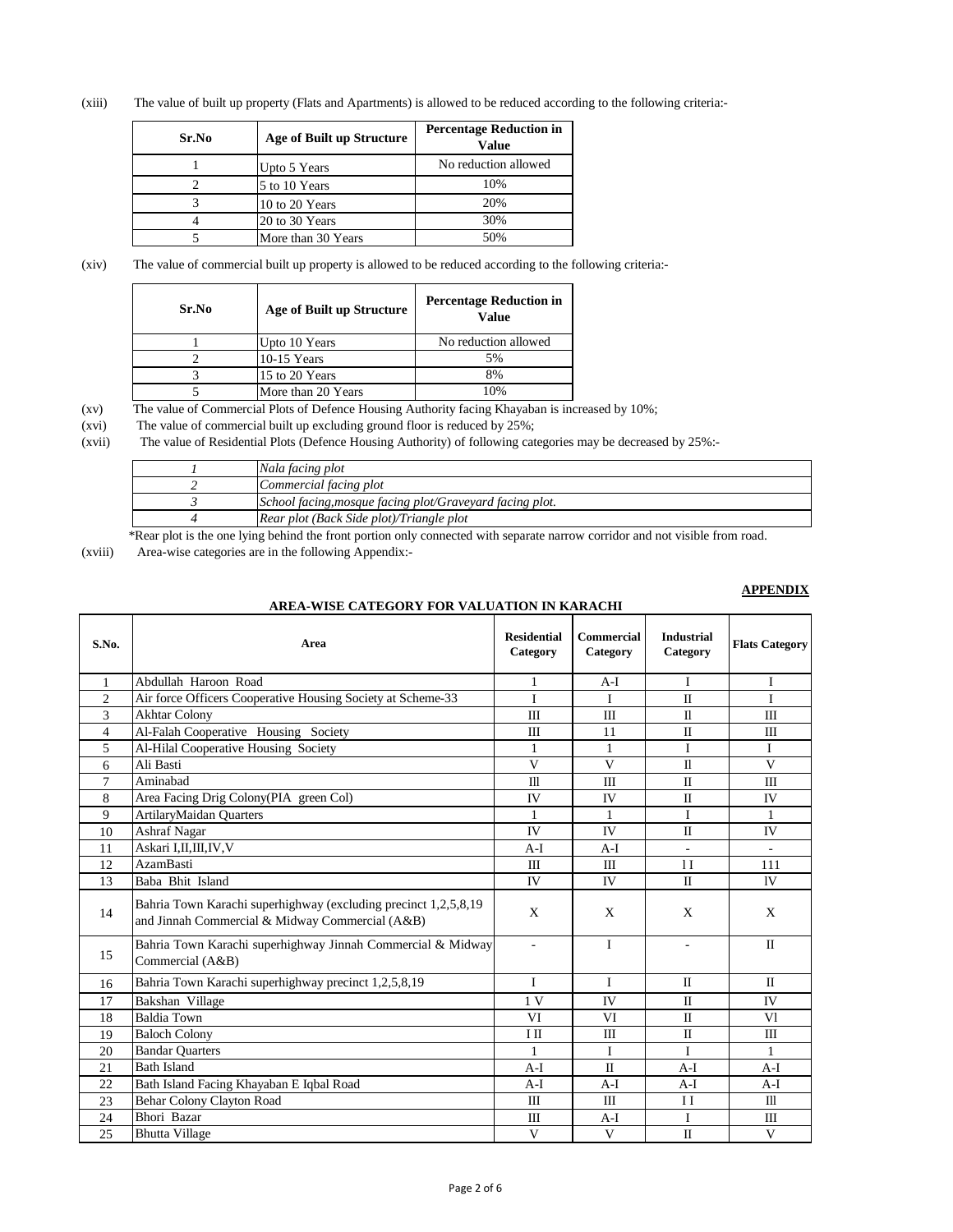| 26 | Bin Qasim (Pipri Excluding Gulshan-e-hadeed)                                      | $\ensuremath{\mathsf{V}}$ | V                           | I                        | $\mathbf V$  |
|----|-----------------------------------------------------------------------------------|---------------------------|-----------------------------|--------------------------|--------------|
| 27 | <b>Bombay Bazar</b>                                                               | I                         | A-I                         | I                        | $\mathbf I$  |
| 28 | <b>Buffer Zone</b>                                                                | $\rm III$                 | $\bf{I}$                    | $\rm I$                  | Ш            |
| 29 | <b>Burns Road</b>                                                                 | $\bf{I}$                  | 1                           | I                        | I            |
|    |                                                                                   | V                         |                             |                          |              |
| 30 | Cattle Colony                                                                     |                           | V                           | Ш                        | V            |
| 31 | Chandni Chowk KDA Scheme-7                                                        | Ш                         |                             |                          |              |
| 32 | Chandio Village PS Defence                                                        | IV                        | IV                          | П                        | iv           |
| 33 | Chanesar Goth                                                                     | V                         | V                           | $\mathbf{I}$             | V            |
| 34 | Civil Lines                                                                       | $A-I$                     | $A-I$                       | $\mathbf{I}$             | $A-I$        |
| 35 | <b>Clifton Bock-I</b>                                                             | П                         | A-I                         | П                        | <b>I</b>     |
|    | Clifton Quarters Excluding Shireen Jinnah Colony and Clifton                      |                           |                             |                          |              |
| 36 | Bock-I                                                                            | A-I                       | A-I                         | Π                        | A-I          |
| 37 | Comisioner Society and humayun street(DHA phase VII extension<br>& VIIIextension) | $\mathbf{I}$              | П                           | П                        | П            |
| 38 | Commercial plots facing on Jinnah Avenue Scheme-33, (Sector-40)                   | $\overline{\phantom{a}}$  | <b>I</b>                    | $\overline{a}$           | П            |
| 39 | Daraklishan Cooperative Housing Society                                           | Ш                         | П                           | П                        | Ш            |
| 40 | Darussalam and Lucknow Cooperative Society.                                       | Ι                         | I                           | П                        | $\mathbf{I}$ |
|    |                                                                                   |                           |                             |                          |              |
| 41 | Darussalam and Lucknow Cooperative Society.                                       | $\bf{I}$                  | I                           | $\rm II$                 | Ш            |
| 42 | Defence Housing Authority Phase I, II, III, IV, V, VI, VII, VIII                  | A-I                       | $I+$                        | $\mathbf I$              | $\mathbf{I}$ |
| 43 | Defence Housing Authority Phase VII Extension, Phase VIII                         | A-I                       | I                           | I                        | П            |
|    | Extension (excluding commissioner society and humayun street)                     |                           |                             |                          |              |
| 44 | Defence Housing Authority High Rises                                              | $\overline{\phantom{a}}$  | $\overline{\phantom{a}}$    | $\mathbf{r}$             | A-I          |
| 45 | Defence Officers Housing Scheme, Malir                                            | $A-I$                     | A-I                         | $A-I$                    | $\bf{I}$     |
| 46 | Deh Drig                                                                          | ${\rm IV}$                | IV                          | П                        | IV           |
| 47 | Deh Khata                                                                         | IV                        | IV                          | $\rm II$                 | IV           |
|    |                                                                                   |                           |                             |                          |              |
| 48 | Dehli Colony                                                                      | III                       | $\rm III$                   | $\rm II$                 | Ш            |
| 49 | Dehli Mercantile                                                                  | $A-I$                     | $A-I$                       | I                        | $\bf{I}$     |
| 50 | DehThanno                                                                         | V                         | V                           | $\rm II$                 | V            |
| 51 | Depot Line                                                                        | L                         | 1                           | I                        | $\mathbf I$  |
| 52 | DHA Phase-IX DHA City (excluding sector 1 & 3)                                    | $\mathbf{V}$              | V                           | $\overline{\phantom{a}}$ | V            |
| 53 | DHA Phase-IX DHA City Sector 1 & 3                                                | IX                        | IV                          | $\overline{\phantom{a}}$ | IX           |
| 54 | <b>Dhoragi Cooperative Housing Society</b>                                        | $A-I$                     | A-I                         | I                        | A-I          |
|    |                                                                                   |                           |                             |                          |              |
| 55 | Doda Village                                                                      | $\mathbf{V}$              | V                           | П                        | V            |
| 56 | Drig Cantonment                                                                   | $\mathbf{I}$              | $\mathop{\rm III}\nolimits$ | $\rm II$                 | $\rm III$    |
| 57 | Ejaz Colony                                                                       | Ш                         | Ш                           | $\rm II$                 | Ш            |
| 58 | Fatima Jinnah Colony                                                              | $\mathbf L$               | $\mathbf{1}$                | $\mathbf L$              | $\mathbf I$  |
| 59 | Federal B Area (Block-1,2,3,7,8,9,14,15,16,17,18 & 19)                            | $\rm III$                 | Ш                           | Ш                        | Ш            |
| 60 | Federal B Area (Block-4,5,6,10,11,12 & 13)                                        | $\rm II$                  | П                           | П                        | П            |
| 61 | Firdous Colony                                                                    | $\mathbf{I}$              | 11                          | I                        | 111          |
|    |                                                                                   |                           |                             |                          |              |
| 62 | <b>Frere Quarters</b>                                                             | $A-1$                     | $A-1$                       | $\mathbf{1}$             | $A-1$        |
| 63 | <b>Future Colony</b>                                                              | V                         | V                           | 11                       | V            |
| 64 | G. Allan road                                                                     | I                         | $\bf I$                     | I                        | $\mathbf I$  |
| 65 | Garden East Quarters                                                              | $A-I$                     | I                           | I                        | A-I          |
| 66 | Garden West Quarters                                                              | $\mathbf I$               | $\mathbf I$                 | $\mathbf I$              | Ι.           |
| 67 | General Society/Defence Officers Housing Socity near Stadium<br>Road, Karachi     | $A-I$                     | A-I                         | П                        | A-I          |
| 68 | Ghulam Hussain Qasin Quakers                                                      | Ι.                        | Ι                           | I                        | 1            |
| 69 | Gizri Village                                                                     | ${\rm IV}$                | 1V                          | $\rm II$                 | IV           |
|    |                                                                                   |                           |                             |                          |              |
| 70 | Government Approved Katchi Abadies                                                | VI                        | VI                          | $\rm II$                 | VI           |
| 71 | GulBai                                                                            | $\mathbf V$               | $\mathbf V$                 | I                        | $\mathbf{V}$ |
| 72 | Gulistan-e-Jauhar (Block-2,3,14,15,&16)                                           | $\mathbf I$               | I                           | I                        | П            |
| 73 | Gulistan-e-Jauhar (excluding block-2,3,14, 15 & 16)                               | П                         | П                           | П                        | Ш            |
| 74 | <b>Gulnar Cooperative Housing Society</b>                                         | I                         | I                           | I                        | $\rm II$     |
| 75 | Gulshan-e- Faisal                                                                 | $\mathbf I$               | I                           | I                        | $\mathbf I$  |
| 76 | Gulshan-e-Hadeed                                                                  | ${\rm IV}$                | IV                          | I                        | IV           |
|    |                                                                                   |                           |                             |                          |              |
| 77 | Gulshan-e-Iqbal Block (4,6,7)                                                     | Ι                         | Ι.                          | Ι                        | Ι.           |
| 78 | Gulshan-e-Iqbal Block-17                                                          | $A-I$                     | A-I                         | I                        | A-I          |
| 79 | Gulshan-e-Iqbal Excluding Block (4,6,7&17)                                        | П                         | П                           | $\bf I$                  | Ш            |
| 80 | Gulshan-e-Jamal Project-II                                                        | $\rm II$                  | $\rm II$                    | $\rm I$                  | $\rm III$    |
| 81 | Gulshan-e-Maymar (excluding sector W, Y & Z)                                      | IV                        | IV                          | Ш                        | IV           |
| 82 | Gulshan-e-Maymar (Sector 51/52)                                                   | П                         | П                           | $\rm III$                | Ш            |
|    |                                                                                   |                           |                             |                          |              |
| 83 | Gulshan-e-Maymar (Sector W, X & Z)                                                | П                         | П                           | Ш                        | Ш            |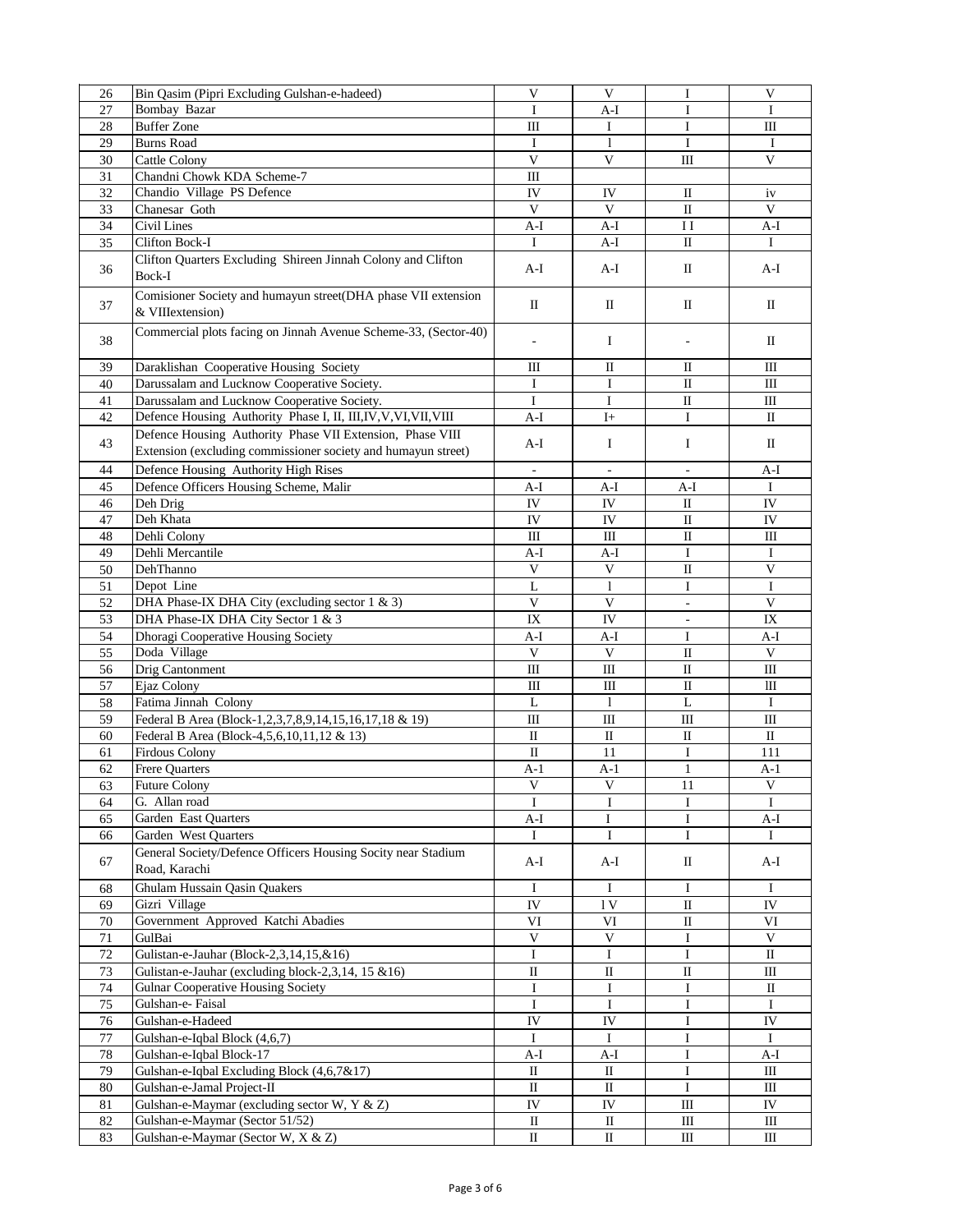| 84  | Haji Mureed Goth                                   | V                         | V                                | П                      | V               |
|-----|----------------------------------------------------|---------------------------|----------------------------------|------------------------|-----------------|
| 85  | Harchaiidrai Vishandas Quarters                    | П                         | П                                | I                      | $_{\rm II1}$    |
| 86  | HasratMohani Colony                                | IV                        | IV                               | $\mathbf I$            | IV              |
| 87  | Hawks Bay                                          | V                         | $\mathbf{V}$                     | $\rm II$               | $\mathbf{V}$    |
| 88  | <b>Hyderabad Colony</b>                            | III                       | III                              | $\rm II$               | $\rm III$       |
| 89  | I.I. Chundrigar Road                               | Ι                         | A-I                              | $\bf I$                | Ι               |
| 90  | Iqbal Colony                                       | $\rm III$                 | $\rm III$                        | $\rm II$               | $\rm III$       |
|     | Ishaqabad                                          |                           |                                  |                        |                 |
| 91  |                                                    | IV                        | IV                               | $\mathbf{I}$           | IV              |
| 92  | Jacobline (Inluding Lines Area)                    | $\mathbf{I}$              | П                                | I                      | $\rm II$        |
| 93  | Jamoria Colony                                     | III                       | Ш                                | $\mathbf I$            | $\rm III$       |
| 94  | <b>Jamshed Quarters</b>                            | I                         | $\bf{I}$                         | $\bf I$                | I               |
| 95  | Joria Bazar                                        | $\rm II$                  | $A-I$                            | $\bf I$                | $\mathbf I$     |
| 96  | Junna Market                                       | $\bf I$                   | I                                | $\bf I$                | $\mathbf I$     |
| 97  | K.B.R.                                             | $\overline{\mathsf{V}}$   | $\mathbf{V}$                     | $\rm II$               | $\mathbf{V}$    |
| 98  | K.D.A. Officers Housing Society                    | $A-I$                     | A-I                              | $\bf I$                | A-I             |
| 99  | K.D.A. Scheme No.1 & 1A                            | $A-I$                     | $A-I$                            | $\bf I$                | $A-I$           |
| 100 | Kagzi Bazar                                        | I                         | I                                | $\bf I$                | I               |
| 101 | Karachi Administrative Cooperative Housing Society | $A-I$                     | I                                | I                      | $A-I$           |
| 102 | Karachi Cooperative Housing Society                | A-I                       | I                                | I                      | A-I             |
|     | KausarNiazi Colony                                 | $\ensuremath{\mathsf{V}}$ | $\mathbf{V}$                     | $\mathbf{I}\mathbf{I}$ | V               |
| 103 |                                                    |                           |                                  |                        |                 |
| 104 | Khaliquzaman Colony                                | $\rm III$                 | III                              | $\rm II$               | $\rm III$       |
| 105 | Khanto Colony                                      | $\ensuremath{\mathsf{V}}$ | $\mathbf{V}$                     | $\rm II$               | $\mathbf{V}$    |
| 106 | Khokhrapar                                         | $\overline{\mathsf{V}}$   | $\bar{V}$                        | $\rm II$               | $\mathbf V$     |
| 107 | Khudadad Colony                                    | III                       | Ш                                | $\rm II$               | $\rm III$       |
| 108 | Kiamari                                            | IV                        | IV                               | $\rm II$               | IV              |
| 109 | Kolachi Co-operative Housing Society               | $\mathbf I$               | $\mathbf I$                      | Ш                      | $\bf{I}$        |
| 110 | KorangiInsustrial Area                             | $\rm II$                  | $\mathbf I$                      | $\rm II$               | $\rm II$        |
| 111 | Korani Township                                    | $\ensuremath{\mathsf{V}}$ | $\ensuremath{\mathsf{V}}$        | $\rm II$               | $\mathbf{V}$    |
| 112 | Laiqabad                                           | V                         | $\mathbf{V}$                     | $\rm II$               | $\mathbf{V}$    |
| 113 | LandhiInsustrial Area                              | $\rm III$                 | $\mathop{\mathrm{III}}\nolimits$ | $\rm II$               | $\rm III$       |
| 114 | Landi Township KDA                                 | IV                        | IV                               | $\rm II$               | IV              |
| 115 | <b>Lawrance Quarters</b>                           | $\mathbf{I}$              | $\rm II$                         | $\bf I$                | $\mathbf{I}$    |
| 116 | Lea Quarter                                        | Ш                         | Ш                                | П                      | Ш               |
| 117 | Liaqatabad                                         | IV                        | IV                               | $\mathbf I$            | IV              |
| 118 | <b>Liquat Ashraf Colony</b>                        | VI                        | IV                               | $\mathbf I$            | VI              |
| 119 | <b>Ilanchor</b> Quarters                           | 11                        | 11                               | $\bf I$                | 11              |
| 120 | Lyari Quarters                                     | $\ensuremath{\mathsf{V}}$ | $\ensuremath{\mathsf{V}}$        | $\mathbf I$            | $\mathbf V$     |
| 121 | M.A Jinnah Road                                    | I                         | $\bf{I}$                         | $\bf{I}$               | Ι               |
| 122 | Mahajir Colony                                     | VI                        | VI                               | $\rm II$               | VI              |
|     |                                                    |                           |                                  |                        | $\overline{IV}$ |
| 123 | Mahmoodabad                                        | $\rm III$                 | $\rm III$                        | $\rm II$               |                 |
| 124 | Malir Cantonment                                   | III                       | III                              | III                    | IV              |
| 125 | <b>Malir City</b>                                  | $\ensuremath{\mathsf{V}}$ | V                                | $\rm II$               | $\mathbf V$     |
| 126 | Manghopir Road & Adjacent Locality                 | VI                        | VI                               | $\rm II$               | VI              |
| 127 | Manora                                             | IV                        | IV                               | $\mathbf{I}$           | IV              |
| 128 | Maripure                                           | ${\rm IV}$                | ${\rm IV}$                       | $\rm II$               | ${\rm IV}$      |
| 129 | Market Quarters                                    | $\mathbf I$               | $\bf I$                          | $\bf I$                | $\bf{I}$        |
| 130 | Marriot Road                                       | $\rm II$                  | $A-I$                            | $\bf I$                | $\bf{I}$        |
| 131 | Metrovil 2 Corridor Area                           | $\rm III$                 | $\rm III$                        | $\rm II$               | $\rm III$       |
| 132 | Metrovil I                                         | ${\rm IV}$                | IV                               | $\rm II$               | IV              |
| 133 | Metrovil II & III KDA                              | $\mathbf V$               | $\mathbf V$                      | $\rm II$               | $\mathbf V$     |
| 134 | Model Colony                                       | $\rm III$                 | $\rm III$                        | $\rm III$              | $\rm III$       |
| 135 | Modern Colony                                      | $\rm III$                 | Ш                                | П                      | $\rm III$       |
| 136 | MolJee Street                                      | $\mathbf I$               | $\mathbf I$                      | $\bf I$                | $\bf I$         |
| 137 | Muhammad Ali Cooperative Housing Society           | $A-I$                     | $A-I$                            | $\bf I$                | $A-I$           |
| 138 | <b>Muslim Colony</b>                               | $\mathbf{I}$              | $\rm II$                         | I                      | $\mathbf I$     |
| 139 | Muslim Leage Quarter                               | $\rm III$                 | $\rm III$                        | $\rm III$              | $\rm III$       |
| 140 | Mustafa Abad                                       | $\mathbf V$               | $\mathbf V$                      | $\rm II$               | $\mathbf V$     |
| 141 | Nafisabad                                          | $\rm III$                 | III                              | $\rm II$               | $\rm III$       |
| 142 | Nasim Colony                                       | $\mathbf V$               | $\mathbf V$                      | $\rm II$               | $\mathbf V$     |
|     |                                                    |                           |                                  |                        |                 |
| 143 | National Cemetn Employees Cooperativ               | $\rm II$                  | $\rm II$                         | $\bf{I}$               | $\rm II$        |
| 144 | Navel Colony                                       | ${\rm IV}$                | $\rm II$                         | $\rm II$               | IV              |
| 145 | Nazimabad                                          | $\rm II$                  | $\rm II$                         | $\rm I$                | $\rm II$        |
| 146 | Neelum Colony                                      | $\rm III$                 | $\rm III$                        | $\rm II$               | $\rm III$       |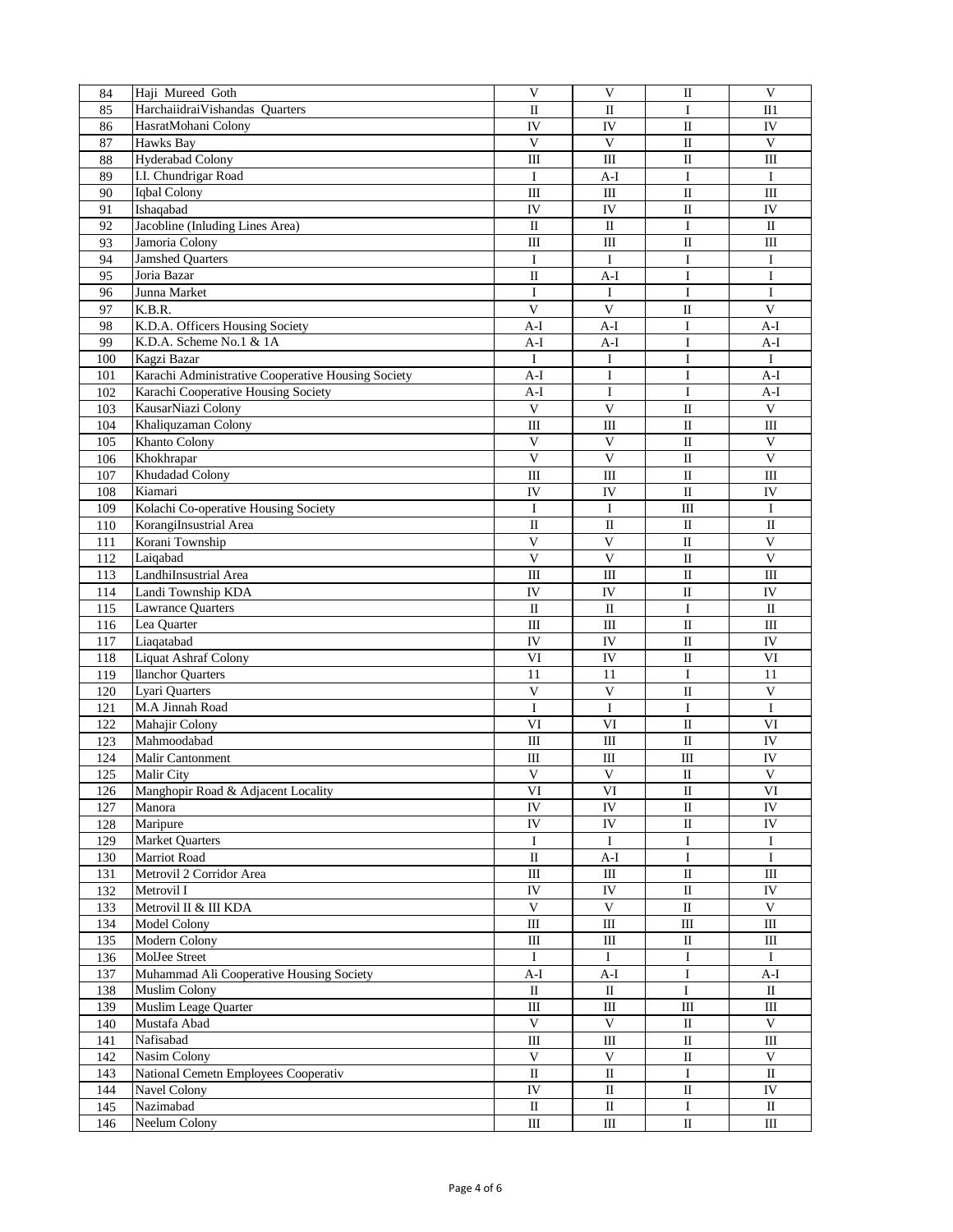| 147 | Nepiar Quarter                                                 | $\mathbf{I}$              | $\bf{I}$                         | $\mathbf I$              | $\mathbf{I}$            |
|-----|----------------------------------------------------------------|---------------------------|----------------------------------|--------------------------|-------------------------|
| 148 | Nevel Colony                                                   | IV                        | $\rm II$                         | $\rm II$                 | IV                      |
|     |                                                                |                           |                                  |                          |                         |
| 149 | New Challi                                                     | $\mathbf{1}$              | $A-I$                            | $\mathbf I$              | $\mathbf I$             |
| 150 | New Golimar                                                    | $\ensuremath{\mathsf{V}}$ | $\mathbf{V}$                     | $\rm II$                 | $\mathbf{V}$            |
| 151 | NORE-II                                                        | $A-I$                     | $A-I$                            | $\overline{\phantom{a}}$ | A-I                     |
| 152 | North Karachi (All sectors except 1 to 6)                      | $\rm III$                 | III                              | $\mathbf{I}$             | $\rm III$               |
| 153 | North Karachi Industrial Area (Sector-12)                      | V                         | IV                               | $\mathbf{I}$             | IV                      |
| 154 | North Karachi Industrial Area (Sector-12)                      | $\overline{\mathbf{V}}$   | IV                               | $\rm II$                 | IV                      |
| 155 | North Karachi (sector 1 to 6)                                  | IV                        | IV                               | $\rm II$                 | IV                      |
|     | North Nazimabad (Block-B & F)                                  |                           |                                  |                          |                         |
| 156 |                                                                | Ι                         | Ι                                | $\bf{I}$                 | Ι                       |
| 157 | North Nazimabad (excluding Block-B & F)                        | $\rm II$                  | $\rm II$                         | $\rm II$                 | $\rm II$                |
| 158 | <b>Nusrat Bhutto Colony</b>                                    | $\overline{\mathsf{V}}$   | $\bar{V}$                        | $\mathbf{I}$             | $\bar{V}$               |
| 159 | Old Frere Street                                               | $\mathbf I$               | $\bf{I}$                         | $\bf{I}$                 | I                       |
| 160 | Old Golimar                                                    | $\mathbf V$               | $\mathbf{V}$                     | $\rm II$                 | V                       |
| 161 | Old Town Quarters                                              | $\mathbf I$               | $\mathbf I$                      | $\mathbf I$              | $\mathbf I$             |
| 162 | <b>Orangabad Quarters</b>                                      | IV                        | IV                               | $\rm II$                 | IV                      |
| 163 | Orangi Town                                                    | $\mathbf{V}$              | $\mathbf{V}$                     | $\mathbf I$              | V                       |
|     | P.I.B. COLONY                                                  |                           |                                  |                          |                         |
| 164 |                                                                | Ш                         | III                              | $\rm II$                 | Ш                       |
| 165 | P.S. Mahmoodabad                                               | Ι                         | Ι.                               |                          | $\bf{I}$                |
| 166 | Pak Colony                                                     | Ш                         | $\mathop{\mathrm{III}}\nolimits$ | $\rm II$                 | $\rm III$               |
| 167 | Pakistan Employees Cooperative Housing Society                 | $A-I$                     | A-I                              | I                        | A-I                     |
|     | Pakistan Railway Employees Coop Housing Society, Project 2A-1, | VI                        | VI                               | $\overline{\phantom{a}}$ | VI                      |
| 168 | Depot Hill Station                                             |                           |                                  |                          |                         |
|     |                                                                |                           |                                  |                          |                         |
| 169 | Paposh Nagar Quarters                                          | IV                        | IV                               | $\mathbf I$              | IV                      |
| 170 | Paria Street                                                   | $\bf{I}$                  | I                                | I                        | Ι                       |
| 171 | Parsi Colony (Silence Towers)                                  | Ι                         | Ι                                | П                        | 1                       |
| 172 | Pasban Muhallah                                                | $\overline{\mathsf{V}}$   | $\mathbf V$                      | $\mathbf{I}$             | $\mathbf V$             |
| 173 | Peerabad                                                       | $\overline{\mathbf{V}}$   | $\overline{\mathsf{V}}$          | $\mathbf{I}$             | $\overline{\mathsf{V}}$ |
| 174 | Port Qasim                                                     | $\mathbf V$               | IV                               | $\rm II$                 | IV                      |
|     | <b>Preedy Quarters</b>                                         | 1                         | Ι.                               | Ι                        | П                       |
| 175 |                                                                |                           |                                  |                          |                         |
| 176 | Qaidabad                                                       | $\overline{\mathbf{V}}$   | $\mathbf V$                      | $\rm II$                 | $\mathbf V$             |
| 177 | Qasba Colony                                                   | $\overline{\mathbf{V}}$   | $\overline{\mathsf{V}}$          | $\mathbf{I}$             | $\overline{\mathbf{V}}$ |
| 178 | Qasimabad                                                      | IV                        | IV                               | $\rm II$                 | IV                      |
| 179 | Queens Road Quarters                                           | $\bf{I}$                  | $A-I$                            | I                        | Ι                       |
| 180 | R.A. Lines                                                     | $\bf{I}$                  | $\mathbf I$                      | $\rm I$                  | Ι                       |
| 181 | Rafa e Aam Cooperative Housing Society                         | $\rm III$                 | $\rm III$                        | $\rm II$                 | $\rm III$               |
| 182 | <b>Railway Quarters</b>                                        | I                         | A-I                              | I                        | I                       |
|     | Ram Bagh Quarters                                              | $\mathbf I$               | $\mathbf I$                      | I                        | I                       |
| 183 |                                                                |                           |                                  |                          |                         |
| 184 | Ram Sawami Quarters                                            | 11                        | 11                               | I                        | 11                      |
| 185 | Rizvia Colony                                                  | $\rm II$                  | 11                               | $\bf{I}$                 | $\rm II$                |
| 186 | Sadar Bazar Quarters                                           | $\mathbf{1}$              | $\mathbf{l}$                     | I                        |                         |
| 187 | Saeedabad                                                      | $\overline{IV}$           | IV                               | 11                       | $\overline{IV}$         |
| 188 | Saleh Mohammad Street Housing Society                          | $\mathbf I$               | A-I                              | $\bf{I}$                 | $\bf{I}$                |
| 189 | Sands Pit                                                      | V                         | V                                | 11                       | V                       |
| 190 | Sarafa Bazaar                                                  | I                         | A-I                              | Ι                        | $A-I$                   |
| 191 | Saudabad                                                       | IV                        | IV                               | $\rm II$                 | ${\rm IV}$              |
|     |                                                                |                           |                                  |                          |                         |
| 192 | Scheme-33 (excluding Metroville-III)                           | ${\rm IV}$                | ${\rm IV}$                       | $\rm II$                 | IV                      |
| 193 | Shah Faisal Colony                                             | V                         | V                                | $\rm II$                 | V                       |
| 194 | Shah Faisal Town                                               | Ш                         | Ш                                | $\rm II$                 | Ш                       |
| 195 | Shah Latif Town Scheme-25 KDA                                  | VI                        | VI                               | $\rm II$                 | VI                      |
| 196 | Shahrah e Iraq                                                 | $\mathbf I$               | $\mathbf{1}$                     | $\mathbf{1}$             | $\bf{I}$                |
| 197 | Shahrah-e-Faisal                                               | $\mathbf I$               | $A-I$                            | $\bf{I}$                 | $\mathbf{1}$            |
| 198 | Shahrah-e-Liaquat (Frere Road)                                 | I                         | Ι.                               | Ι                        | I                       |
| 199 | Shanti Nagar                                                   | $\mathbf{V}$              | V                                | П                        | $\overline{V}$          |
|     | Shershah Colony & Village                                      | V                         | V                                |                          | V                       |
| 200 |                                                                |                           |                                  | 11                       |                         |
| 201 | Shireen Jinnah Colony                                          | VIII                      | VII I                            | ${\rm VIII}$             | VIII                    |
| 202 | Sindhi Muslim Cooperative HousingSociety                       | A-1                       | $\mathbf{1}$                     | Ι                        | A-I                     |
| 203 | Siraj Quarters                                                 | Ι.                        | A-I                              | I                        | Ι.                      |
| 204 | SITE II Superhighway                                           | $\mathbf{V}$              | IV                               | П                        | IV                      |
| 205 | SITE Industrial Area                                           |                           |                                  | $\mathbf I$              |                         |
| 206 | Soldier Bazar Quarters                                         | П                         | $\mathbf{I}$                     | $\bf{I}$                 | 11                      |
| 207 | South Napier Road                                              | 1                         | 1                                | Ι.                       | Ι.                      |
|     |                                                                |                           |                                  |                          |                         |
| 208 | Surjani Town KDA Scheme-41                                     | VI                        | VI                               | Ш                        | VI                      |